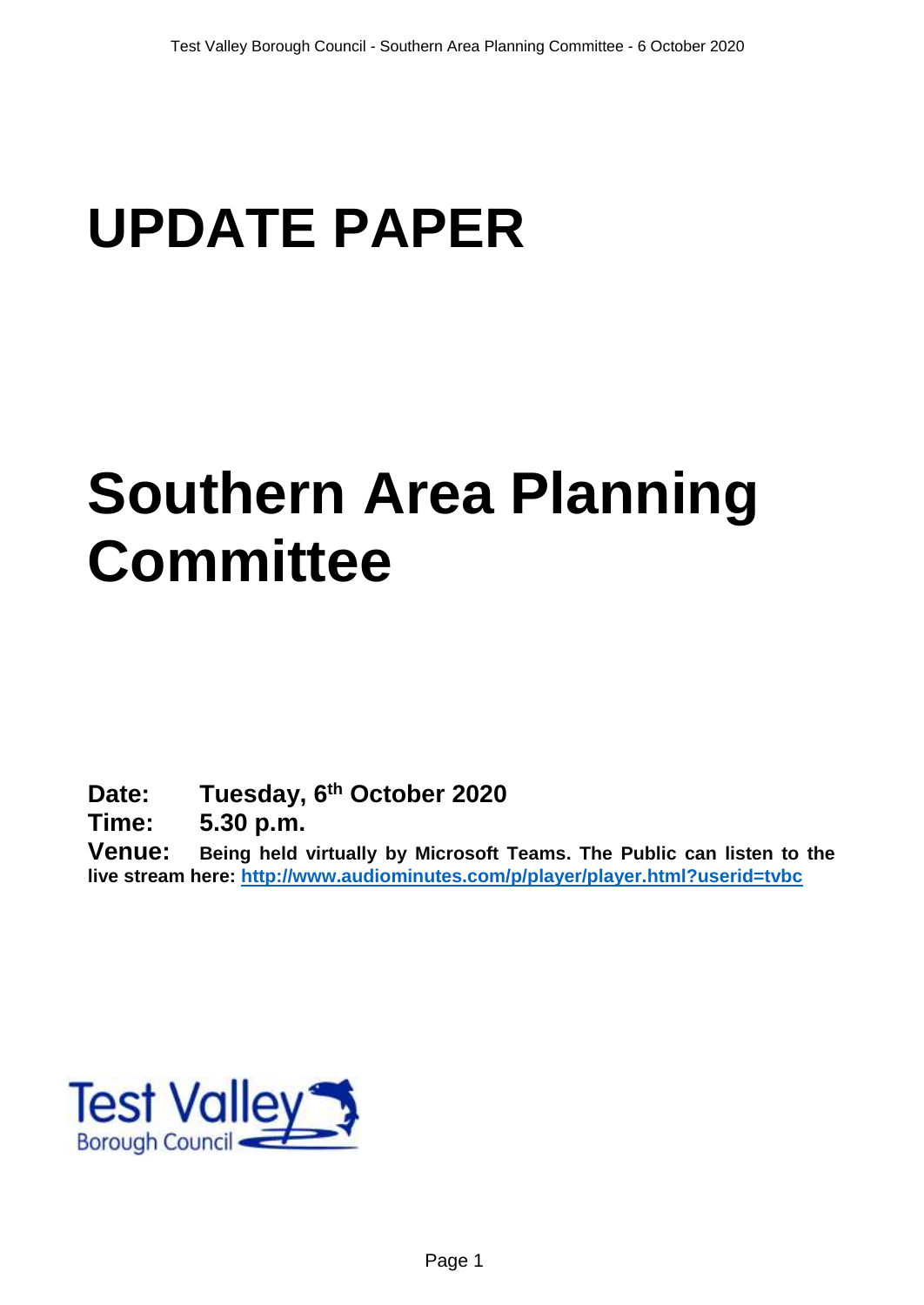# **Southern Area Planning Committee – 6 October 2020 Update Paper**

The purpose of the report is to provide information on planning applications which has been received since the agenda was printed.

Report of Head of Planning

# **1. Background**

1.1 Reports on planning applications are prepared for printing on the agenda some 10 days before the date of the Committee meeting but information and representations received after that time are relevant to the decision. This paper contains such information which was received before 10.00am on the date of the meeting. Any information received after that time is reported verbally.

# **2. Issues**

2.1 Information and representations are summarized but the full text is available on the relevant file should Members require more details. The paper may contain an officer comment on the additional information, amended recommendations and amended and/or additional conditions.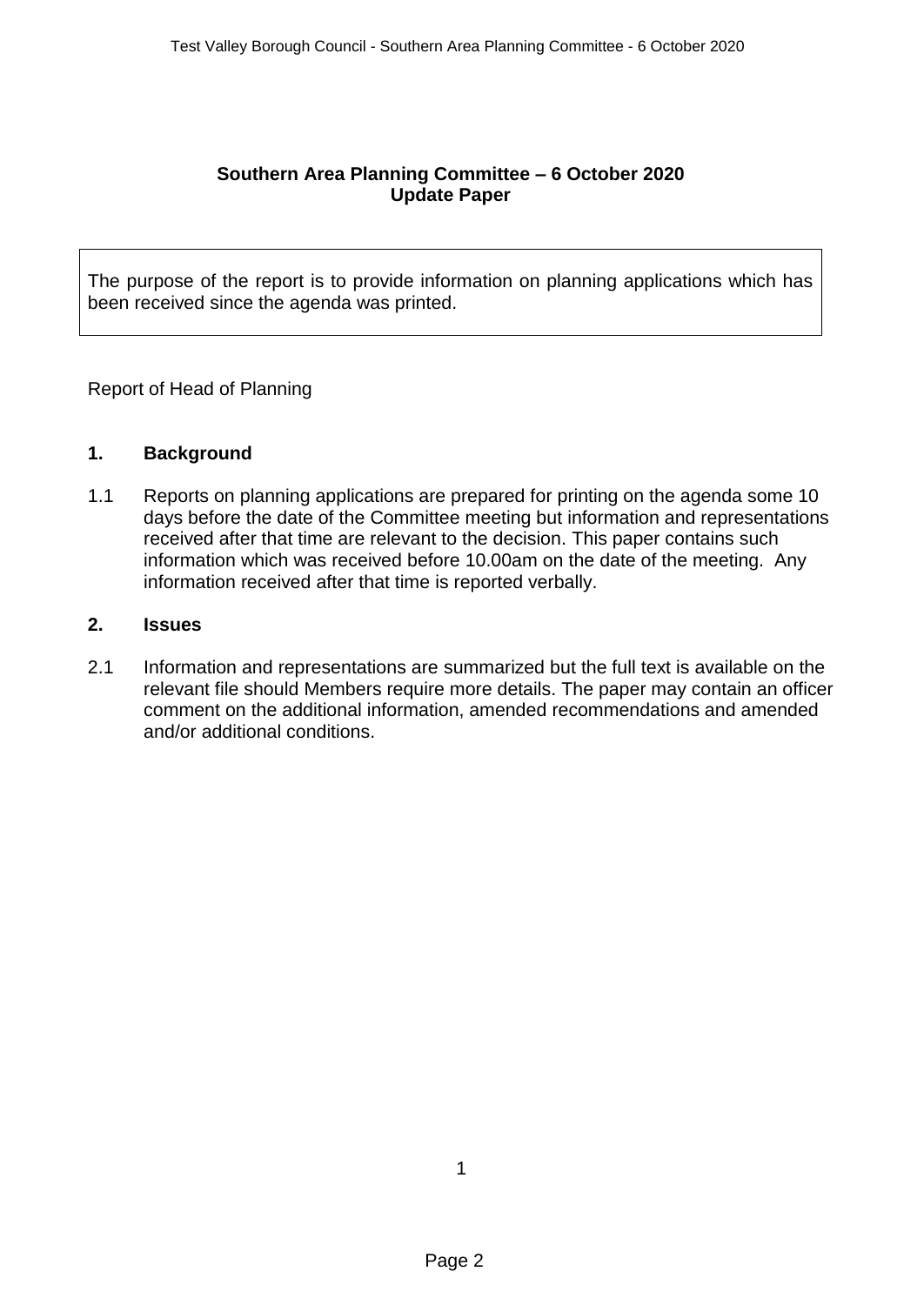**7. 20/00701/FULLS (PERMISSION) 16.04.2020 10 – 37** SITE: The Abbey Hotel, 11 Church Street, Romsey, **ROMSEY TOWN**

**CASE OFFICER:** Paul Goodman

# **8. 20/01420/FULLS (PERMISSION) 29.06.2020 38 – 53** SITE: Land at Adanac Park, Nursling Street, Nursling, **NURSLING AND ROWNHAMS**

**CASE OFFICER:** Paul Goodman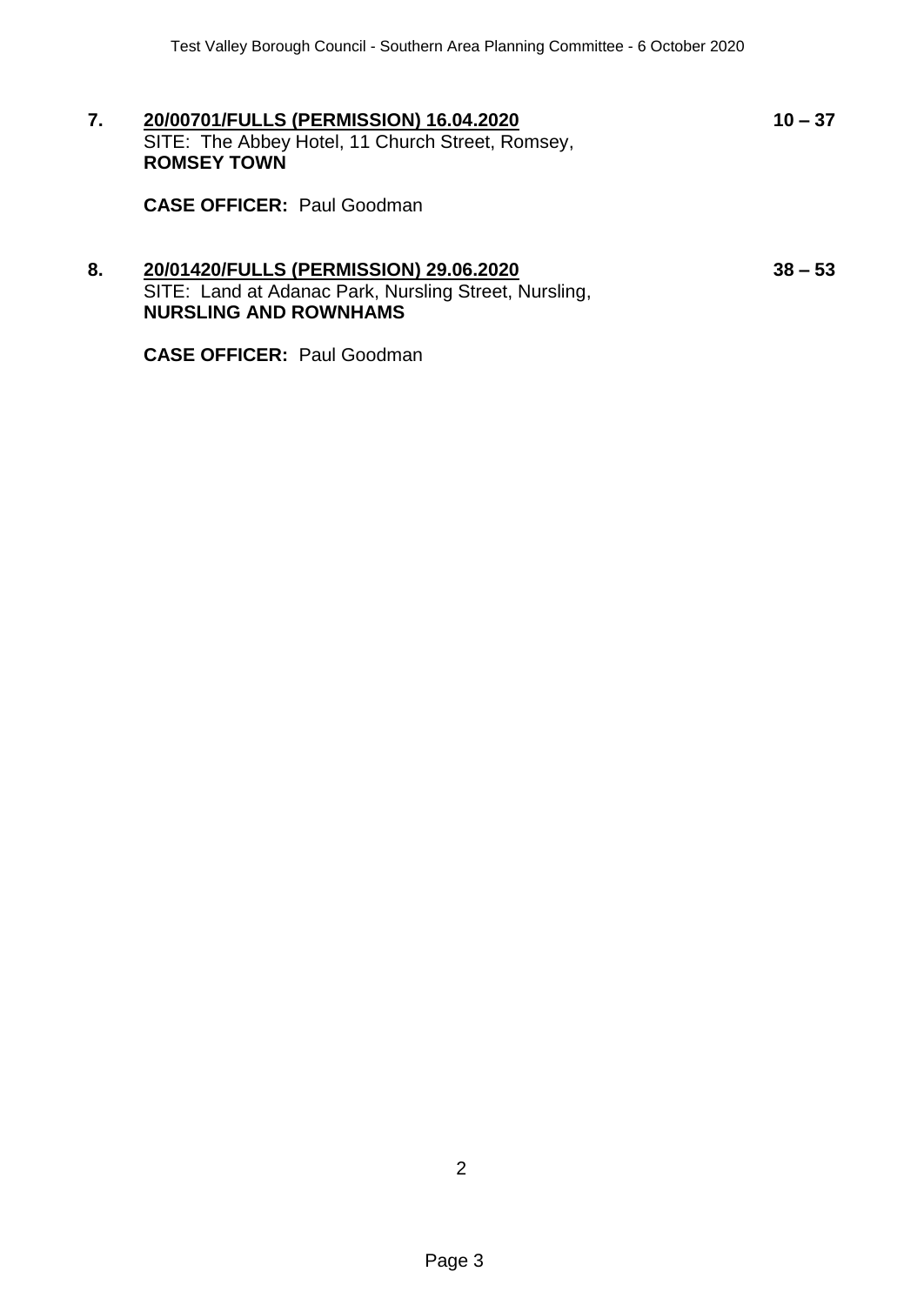\_\_\_\_\_\_\_\_\_\_\_\_\_\_\_\_\_\_\_\_\_\_\_\_\_\_\_\_\_\_\_\_\_\_\_\_\_\_\_\_\_\_\_\_\_\_\_\_\_\_\_\_\_\_\_\_\_\_\_\_\_\_\_\_\_\_\_\_\_\_

| <b>APPLICATION NO.</b><br><b>SITE</b>                       | 20/00701/FULLS<br>The Abbey Hotel, 11 Church Street, Romsey, SO51<br>8BT, ROMSEY TOWN |
|-------------------------------------------------------------|---------------------------------------------------------------------------------------|
| <b>COMMITTEE DATE</b><br><b>ITEM NO.</b><br><b>PAGE NO.</b> | 6 <sup>th</sup> October 2020<br>$10 - 37$                                             |

#### 1.0 **AMENDMENTS**

1.1 An additional representation has been received and is summarised below. No change to the recommendation is proposed.

#### 2.0 **REPRESENTATIONS**

#### 2.1 **1 additional representation neither objecting to nor supporting the Planning Application.**

- Horrified that this application could be considered without any serious consideration of the history of the site. There are references to buildings that may date back to the late  $19<sup>th</sup>$  century, but nothing about the earlier history nor any archaeological report.
- This despite the fact that deep drain ditches are being dug on the site (Oct 2020).
- Any planning application within 50 metres of the Fishlake, as a minimum, should be subject to an archaeological evaluation.
- Furthermore once the stream enters urban Romsey, understanding the terrain close to it is significant in the development of the town. In particular this application completely overlooks the existence of Swan Lane, which route ran from the Market Place next to the Swan Inn (now the Conservative Club) to the Falcon Inn (now Abbey Hotel).
- $\bullet$  The Lane had gone before the late 19<sup>th</sup> century, but its significance to the evolution of the southern end of Church Street must be considered.
- I would refer further to the significant archaeological finds made at Osborne House school site (now Abbey Walk) to the north of the Post Office.
- As a background, the evolution of Church Street is poorly understood. The street is younger than that of Bell Street and the route(s) used to go north from the town centre before the 14th century much debated by local historians and archaeologists. Therefore, for planning consent to be granted without reference to the need for archaeological investigation to be made, even if only when trenches are dug, is a shameful neglect of an opportunity to help understand the evolution of this early medieval town.
- Therefore I hope that archaeological conditions will be applied to the site, and will not be overlooked in the future.

# 3.0 **RECOMMENDATION**

No Change.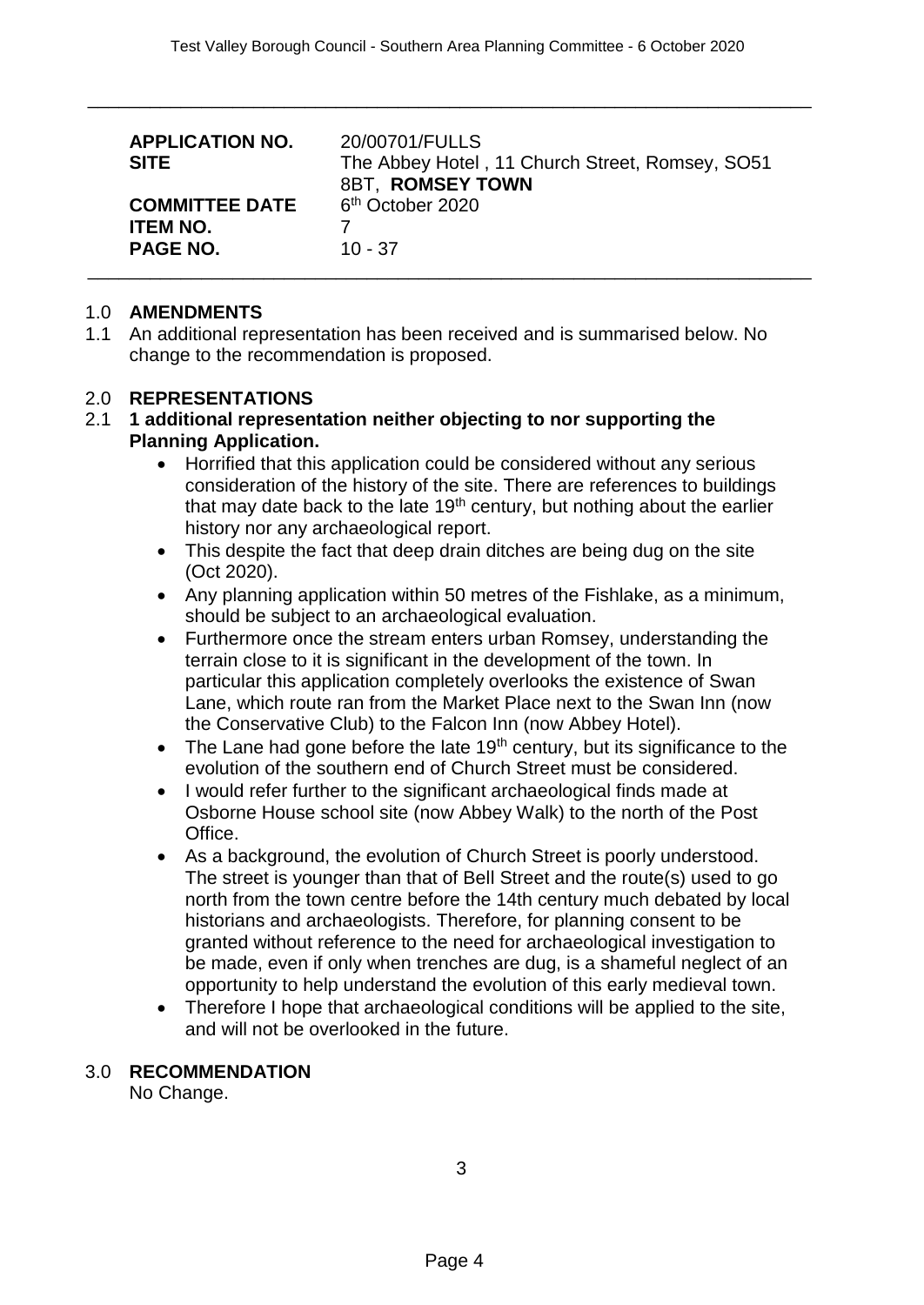\_\_\_\_\_\_\_\_\_\_\_\_\_\_\_\_\_\_\_\_\_\_\_\_\_\_\_\_\_\_\_\_\_\_\_\_\_\_\_\_\_\_\_\_\_\_\_\_\_\_\_\_\_\_\_\_\_\_\_\_\_\_\_\_\_\_\_\_\_\_

| <b>APPLICATION NO.</b><br><b>SITE</b> | 20/01420/FULLS<br>Land At Adanac Park, Nursling Street, Nursling,<br><b>NURSLING AND ROWNHAMS</b> |
|---------------------------------------|---------------------------------------------------------------------------------------------------|
| <b>COMMITTEE DATE</b>                 | 6 <sup>th</sup> October 2020                                                                      |
| <b>ITEM NO.</b>                       | 8                                                                                                 |
| <b>PAGE NO.</b>                       | $38 - 53$                                                                                         |

#### 1.0 **AMENDMENTS**

1.1 The applicant has provided further information with regard to the extent of the various uses as a proportion of the overall floor space. Amendments to conditions 3 and 5 are proposed to improve its clarity and in addition corrections are provided to paragraphs 3.2 and 8.25.

#### 2.0 **ADDITIONAL INFORMATION**

2.1 For members information the applicant has provided an estimation of the of the proportion of floor spaces as follows;

| Customers /             |     |
|-------------------------|-----|
| reception               | 2%  |
| <b>Staff facilities</b> | 6%  |
| Office                  | 10% |
| <b>Stores</b>           | 7%  |
| Workshop                | 75% |

2.2 The details of the proposed workshop uses remain as described in paragraphs 3.1-3.3 of the main report.

# 3.0 **CORRECTIONS**

- 3.1 At paragraph 3.2 of the main report reference should be to the Nursling Estate and not Nursling Industrial Estate as written.
- 3.2 Paragraph 8.25 should read as follows;

Adanac is one of the most exceptional employment sites in Hampshire. At two thirds of a million square feet of Class B1 floor space its scale is significant at a sub-regional level but, also, it was first identified as a reserve employment site five decades ago. For many reasons, development of this important site has been slow and sporadic.

# 4.0 **AMENDED RECOMMENDATION**

**PERMISSION subject to conditions and notes as per the report recommendation and amended conditions (3 and 5), as follows:**

**3. The development hereby permitted shall be limited to B1c (Light Industrial) or a mixed B1c/B2 use, in accordance with Condition 4 below, and for no other use falling within Class B2 of the Town and Country Planning (Use Classes) Order 1987 (as amended).**